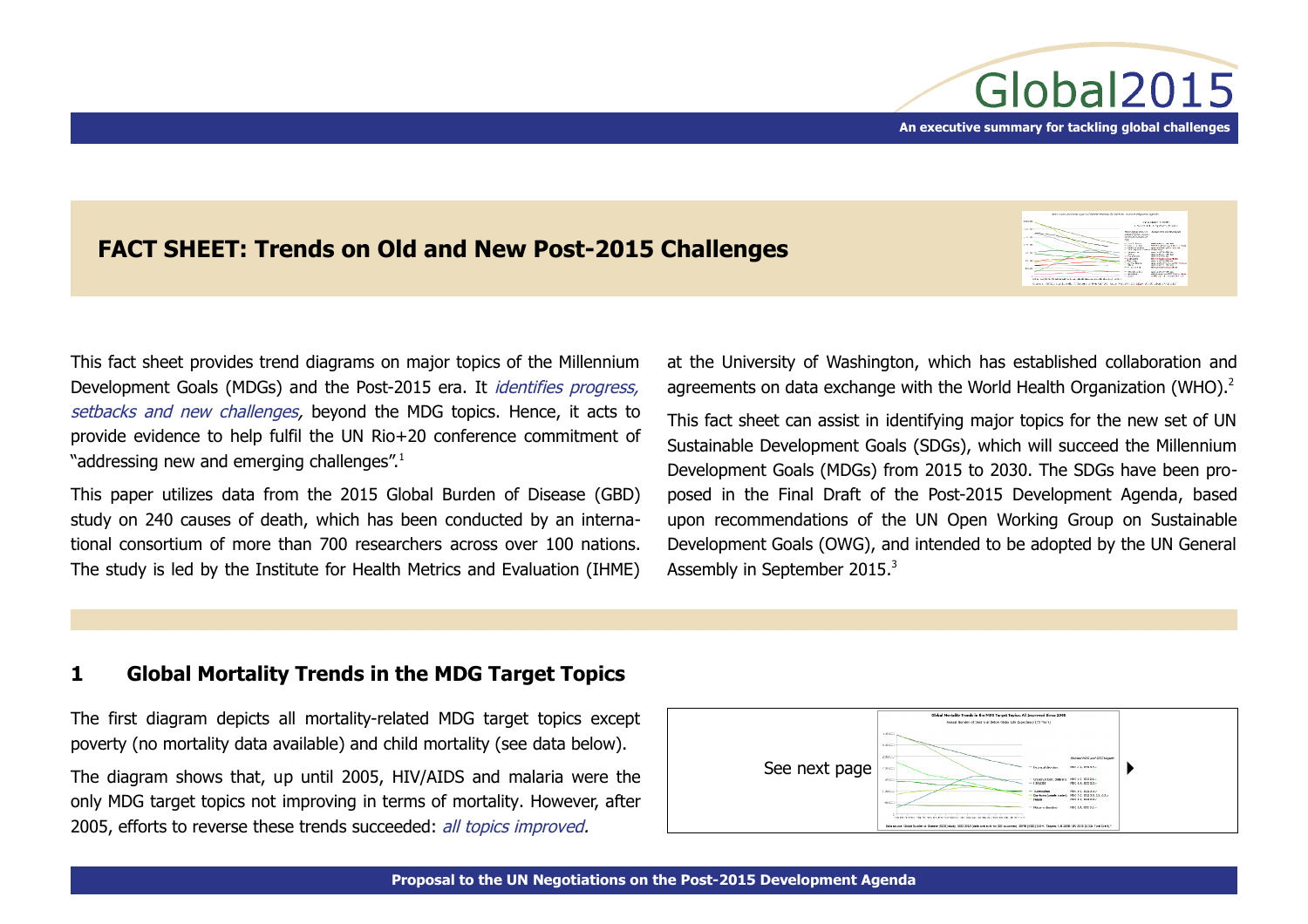<span id="page-1-0"></span>



**Global Mortality Trends in the MDG Target Topics: All Improved Since 2005**

Data source: Global Burden of Disease (GBD) study, GBD 2015 (data available for 188 countries); IHME [GBD] 201[4](#page-7-3).<sup>4</sup> Targets: UN 2008; UN 201[5](#page-8-0) (SDGs Final Draft).<sup>5</sup>

The strongest decreases were observed in undernutrition in childhood, diarrhoeal diseases (largely attributable to unsafe water) and neonatal deaths. Child mortality was reduced by a similar proportion, from 12.1– 12.7 million deaths in 1990 to 6.28–6.29 million in 2013 (GBD; UNICEF; MDG Target 4.A).<sup>[6](#page-8-1)</sup> No mortality data is available on extreme poverty (MDG Target 1.A), but trends are likely correlated with these topics.<sup>[7](#page-8-2)</sup> Progress was slower for tuberculosis and maternal mortality. For 5 of the 9 topics mentioned, the MDG targets have been met at the global level.<sup>[8](#page-8-3)</sup>

All these MDG targets are rightly proposed to be *continued in the SDG tar*gets in order to complete "unfinished business" and to strive for more ambitious objectives (UN). $9$  It is also to be appreciated that in the Final Draft, SDG 3.2 on neonatal and child mortality now defines its target levels in clearly quantified terms.<sup>[10](#page-8-5)</sup>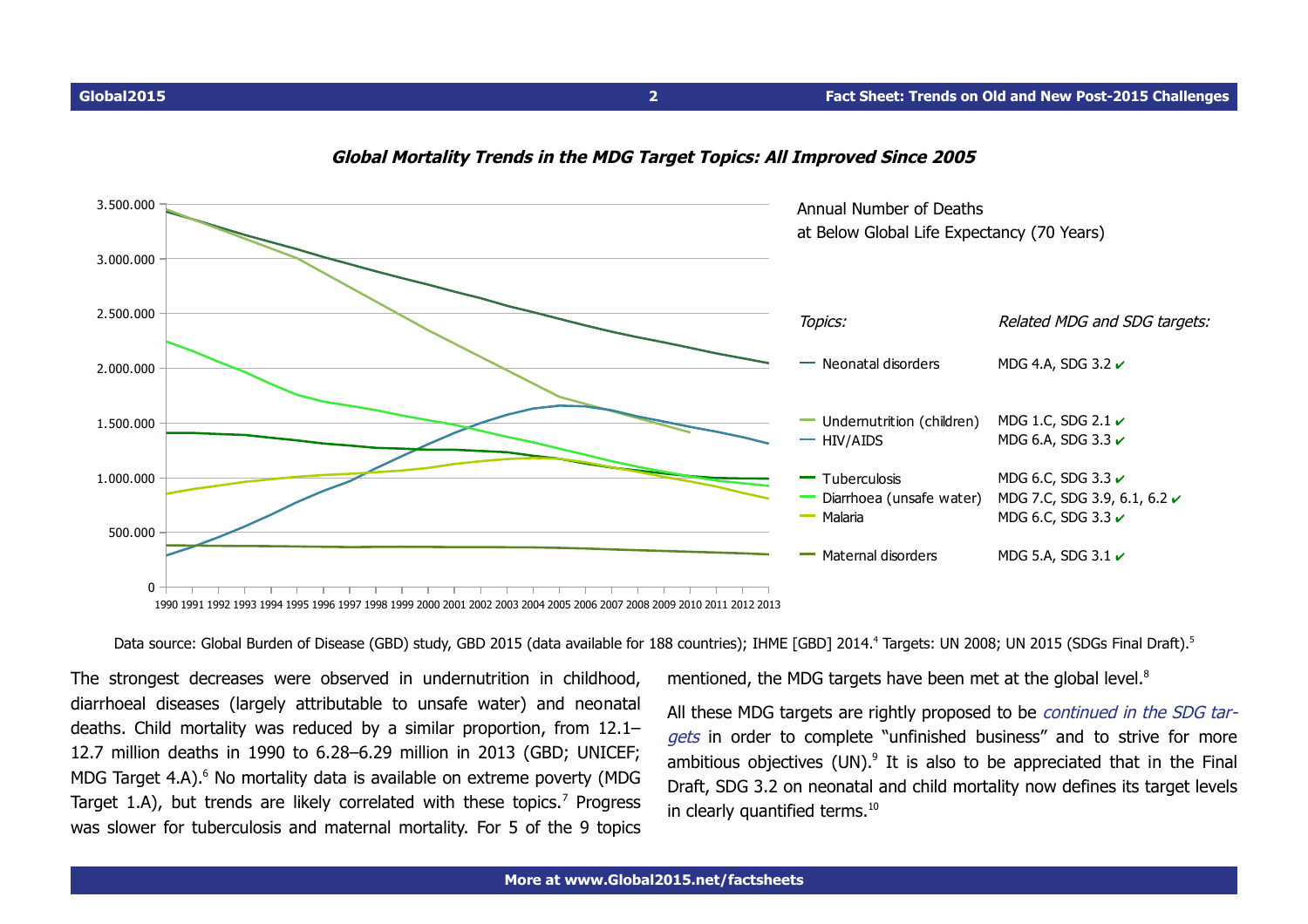# **2 New and Emerging Challenges**

The second diagram depicts trends on available time series data on topics that have levels of mortality similar to the MDG topics and arise due to limited access to vital resources (such as food, clean air or health care).

The data indicates smaller decreases in the number of deaths for the new

topics compared to the issues addressed by MDG targets (except for measles, which was substantially improved through a target by the World Health Assembly<sup>[11](#page-8-6)</sup>). Some topics even worsened: over the period 1990– 2013, viral hepatitis (by 44.9%) and road accidents  $(25.1\%)$ ,<sup>[12](#page-8-7)</sup> and over

<span id="page-2-0"></span>



Data source: Global Burden of Disease (GBD) study, GBD 2015 (data available for 188 countries); IHME [GBD] 2014.<sup>[13](#page-8-8)</sup> Targets: UN 2015 (SDGs Final Draft).<sup>[14](#page-8-9)</sup> \* The current UN technical draft for post-2015 indicators does not include an indicator for this variable (UNSC 2015).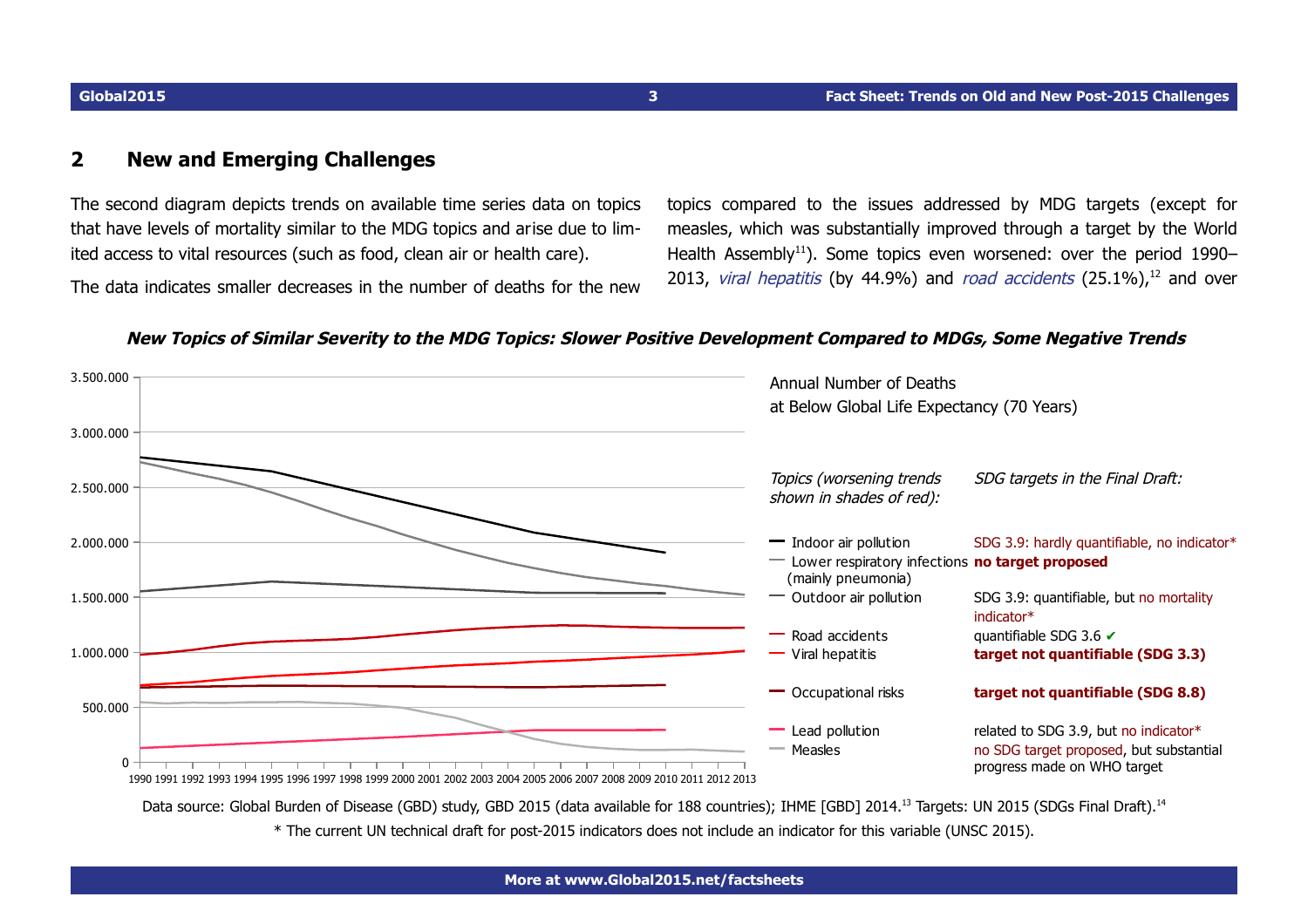the period 1990–2010, occupational diseases and accidents (3.2%) and lead exposure (129%).<sup>[15](#page-8-10)</sup> Two of these challenges have no quantifiable SDG target at all (hepatitis and occupational risks). Deaths below 70 years from viral hepatitis exceeded those from tuberculosis in 2013 and will exceed those from AIDS, and even pneumonia too, making *hepatitis the biggest* infectious killer of the post-2015 era, if current trends continue.<sup>[16](#page-8-11)</sup> Global-2015 recently submitted proposals to make these targets quantifiable where necessary.<sup>[17](#page-9-0)</sup>

Pneumonia is another topic neglected by the SDGs. It is the disease with the biggest impact among lower respiratory infections (WHO; GBD).<sup>[18](#page-9-1)</sup> Deaths from pneumonia are decreasing, but pneumonia still remains the biggest child-killer among the contagious diseases, and likely the biggest infectious killer for all ages in total.<sup>[19](#page-9-2)</sup> It *deserves a quantifiable SDG target* just as much as HIV/AIDS or tuberculosis do. Global2015 proposed an according target.<sup>[20](#page-9-3)</sup>

The proposed SDG Target 3.9 states:

<span id="page-3-0"></span>By 2030, substantially reduce the number of deaths and illnesses from haz-ardous chemicals and air, water and soil pollution and contamination.<sup>[21](#page-9-4)</sup>

However, the current technical draft of the UN Statistical Commission for the post-2015 indicators does not include any indicators on the numbers of these deaths and illnesses. Instead, it only proposes one indicator for this

target, which refers to the number of people exposed to outdoor air pollu-tion,<sup>[22](#page-9-5)</sup> despite the WHO provided estimates of 4.3 million premature deaths due to *indoor air pollution* and 3.7 million due to *outdoor air pollution* in 2012.<sup>[23](#page-9-6)</sup> The GBD study provided annual time series data for 187 countries (also for lead pollution and diarrhoeal diseases, largely attributable to contaminated water). $24$  Global2015 created proposals to include these relevant indicators, among others.<sup>[25](#page-9-8)</sup>

Furthermore, since the numbers of deaths from indoor air pollution and diarrhoeal diseases (see first diagram) are already decreasing, it can hardly be determined what it means to "substantially reduce" these decreasing numbers of deaths. Therefore, Global2015 suggested *making the current* proposal for SDG target 3.9 quantifiable for its topics with a decreasing trend too, by referring to a trend improvement: "By 2030, substantially *improve the trends in the number of deaths*  $\ldots$ <sup>[26](#page-9-9)</sup>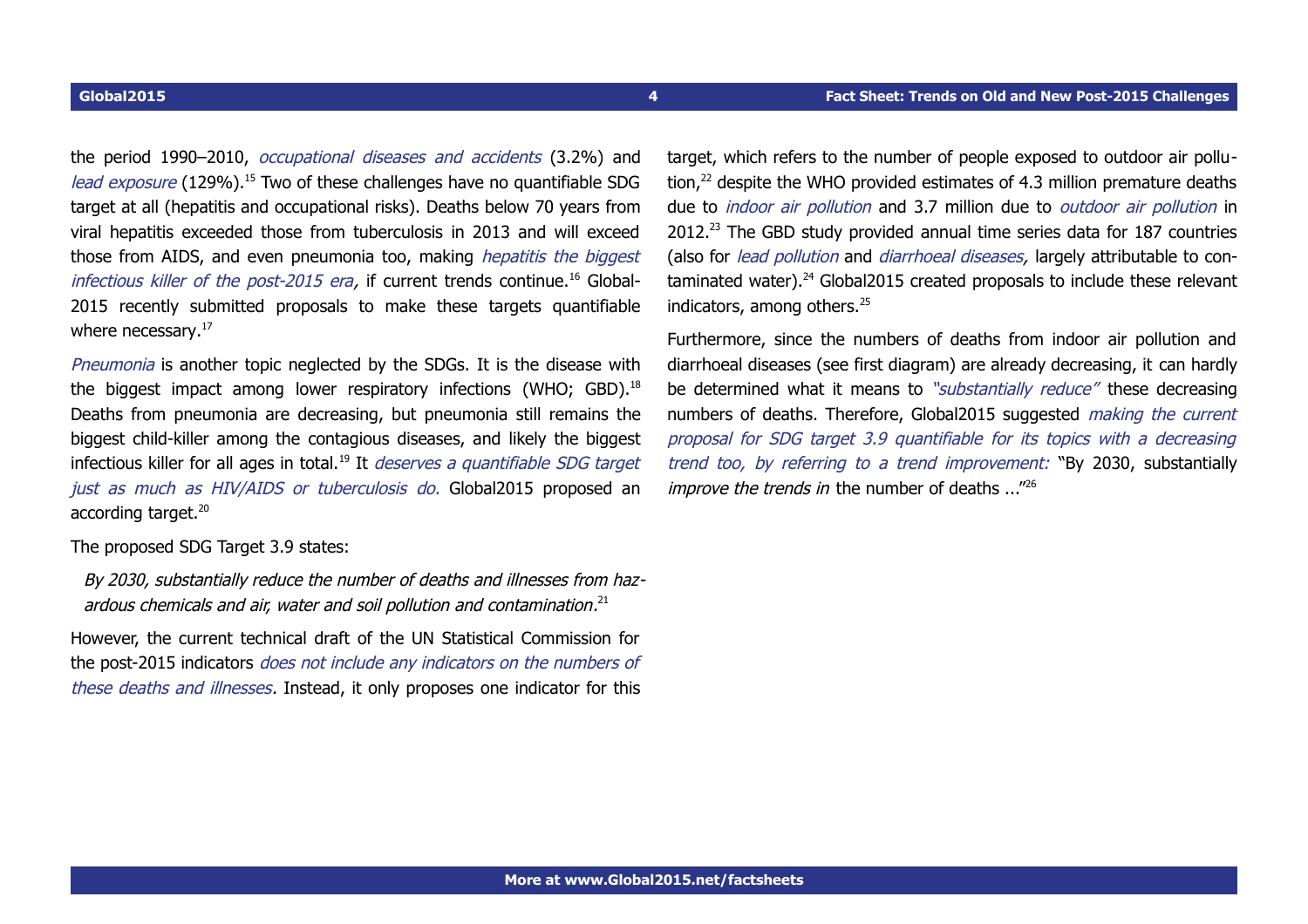# **3 Conclusion on Old and New Challenges**

A combination of the two diagrams above, presenting all the topics together, can be found in the annex (on p. [6\)](#page-5-0). The table on the right gives a summary on the MDG target topics and major new and emerging challenges.

All mortality-related MDG target topics are continued by quantifiable SDG targets (highlighted in green in the table on the right). There are several new and emerging challenges with mortality levels similar to these MDG topics. However, only 3 of those new topics have a quantifiable SDG target, and 2 of them lack a related indicator. Altogether, 5 new and emerging challenges lack a clearly quantifiable SDG target, and a further 3 topics lack a related post-2015 indicator (highlighted in red in the table on the right).

Closing these gaps can, for the most part, be achieved by minor changes (tweaking of targets) and would not harm the delicate balance of the Post-2015 Development Agenda but would strengthen it instead. This way, the SDGs could tackle all the million-killers that stem from limitations in necessary living conditions. If no agreement can be reached to improve the draft SDG Targets for adoption by the UN General Assembly in September 2015, it would be particularly beneficial if an option or mechanism to add targets could be included in the follow-up and review section of the Post-2015 Development Agenda, as done with some targets in the MDGs in 2005.<sup>[27](#page-9-10)</sup> However, the Post-2015 Agenda and its targets would gain impact if they succeed to address all major challenges from the beginning.

## **Old and New Post-2015 Topics: Mortality and Target Coverage**

Annual Number of Deaths at Below Global Life Expectancy (70 Years)

| Topics (green: MDGs)                                      | Under-70 deaths       | <b>MDG and SDG Targets</b>                                    |
|-----------------------------------------------------------|-----------------------|---------------------------------------------------------------|
| <b>Neonatal disorders</b>                                 | 2.05 million (2013)   | quantifiable MDG + SDG target                                 |
| Indoor air pollution                                      | 1.91 million (2010)   | SDG 3.9: hardly quantifiable,<br>no indicator*                |
| Outdoor air pollution                                     | 1.54 million (2010)   | quantifiable SDG target, but<br>no mortality indicator*       |
| Pneumonia/lower res-<br>piratory infections <sup>28</sup> | 1.52 million (2013)   | no SDG target at all                                          |
| Child undernutrition                                      | 1.41 million (2010)   | quantifiable MDG + SDG target                                 |
| <b>HIV/AIDS</b>                                           | 1.31 million (2013)   | quantifiable MDG + SDG target                                 |
| Road accidents                                            | 1.22 million (2013)   | quantifiable SDG target                                       |
| Viral hepatitis                                           | 1.01 million $(2013)$ | SDG 3.3: not quantifiable                                     |
| <b>Tuberculosis</b>                                       | 992 000 (2013)        | quantifiable MDG + SDG target                                 |
| <b>Diarrhoeal diseases</b><br>(unsafe water)              | 926 000 (2013)        | quantifiable MDG + SDG target,<br>but no mortality indicator* |
| <b>Malaria</b>                                            | 809 000 (2013)        | quantifiable MDG + SDG target                                 |
| Occupational risks                                        | 701 000 (2010)        | SDG 8.8: not quantifiable                                     |
| <b>Maternal disorders</b>                                 | 300 000 (2013)        | quantifiable MDG + SDG target                                 |
| Lead pollution                                            | 292 000 (2013)        | related to quantifiable SDG 3.9,<br>but no indicator*         |
| <b>Measles</b>                                            | 95 500 (2013)         | no SDG target, but substantial<br>progress made on WHO target |

Data: GBD 2015; IHME [GBD] 2014.<sup>[29](#page-10-1)</sup> Targets: UN 2008; UN 2015.<sup>[30](#page-10-2)</sup> \* UNSC 2015.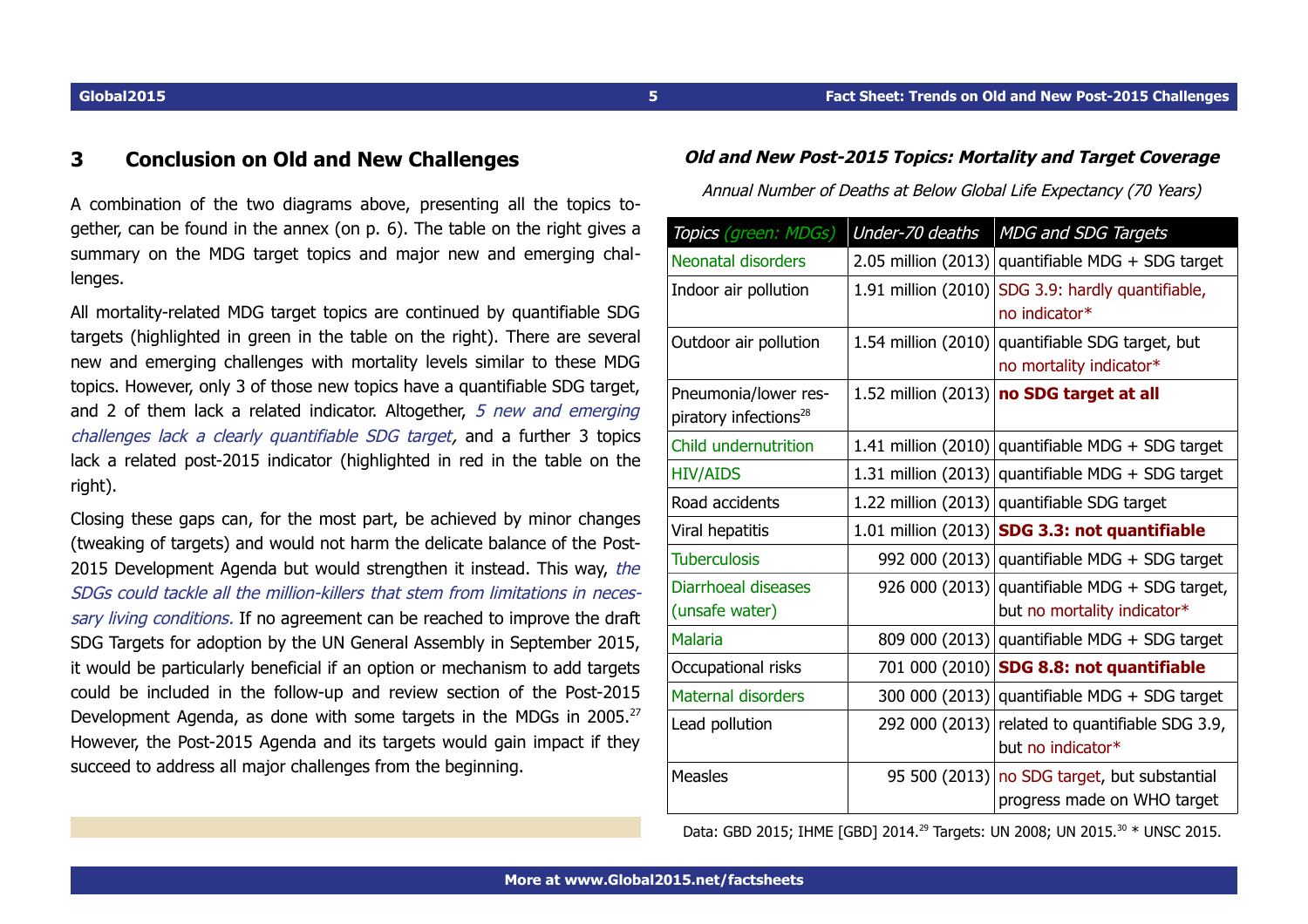## **ANNEX**



## <span id="page-5-0"></span>**MDG Topics and New Topics of Similar Severity for the Post-2015 Development Agenda**

Data source: GBD 2015 (data also available for 188 countries); IHME [GBD] 2014. Targets: UN 2008; UN 2015 (SDGs Final Draft). Indicators: UNSC 2015.<sup>[31](#page-10-3)</sup>

This diagram combines the two diagrams above. It is rather complex but allows direct comparison of old and new topics (e.g. hepatitis exceeding tuberculosis). Since 2005, improvements have been achieved for all mortality-related MDG topics (depicted in shades of green). New and emerging challenges show slower progress (depicted in shades of grey), or even

worsening trends (depicted in shades of red).

Five topics, all new ones, are not considered through a quantifiable target in the Final Draft for the Post-2015 Development Agenda. Four entities, old and new ones, lack an indicator in the UNSC indicators draft.<sup>[32](#page-10-4)</sup>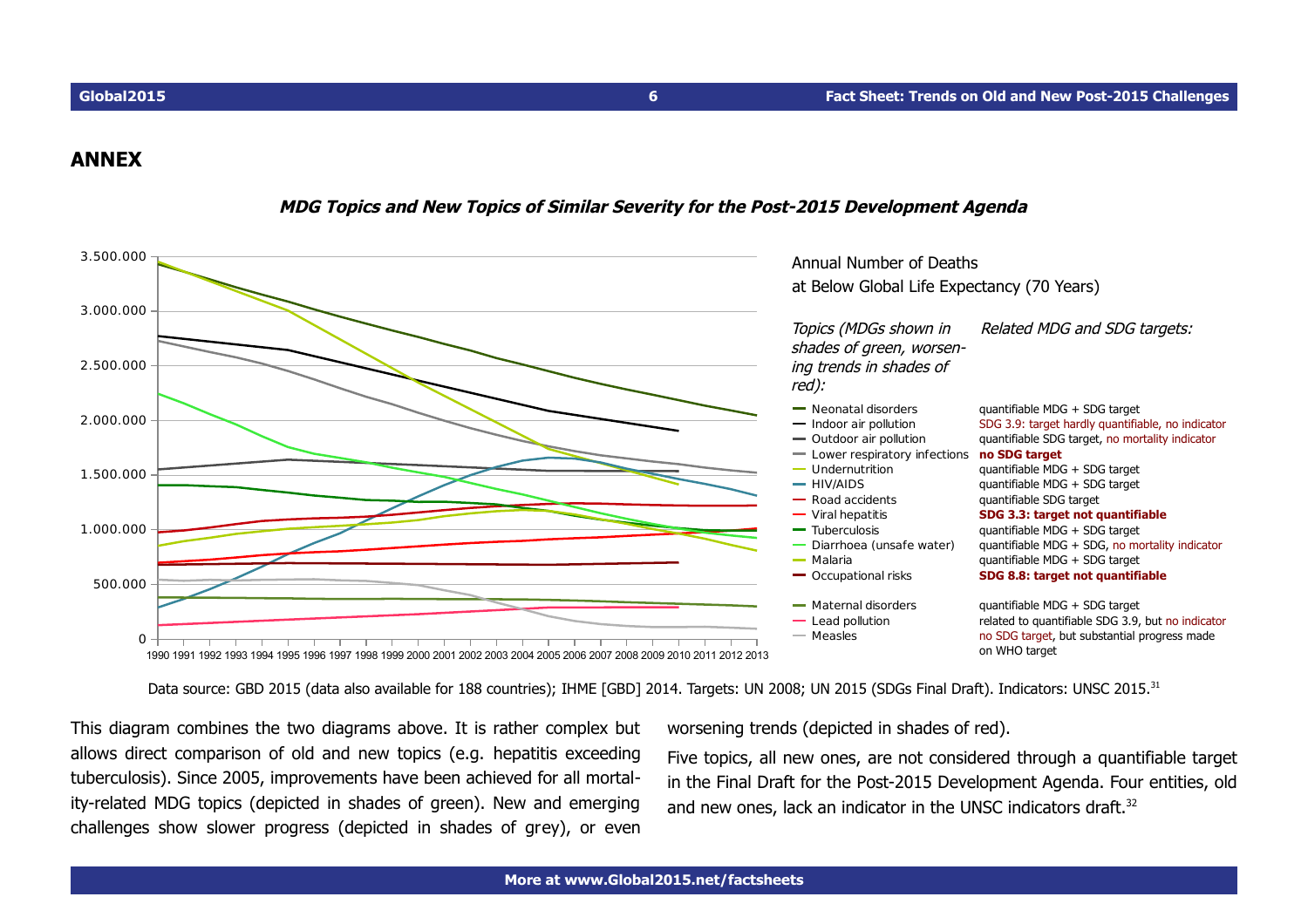



<span id="page-6-0"></span>**A Comparison of Available Annual Trend Series from the WHO/UNAIDS with GBD Study Data**

Data sources: UNAIDS 2015 (revision of July  $14<sup>th</sup>$ ); WHO 2015b; WHO 2013a; WHO 2014e; GBD 2015.<sup>[33](#page-10-5)</sup>

The WHO and UNAIDS provide annual time series only on HIV/AIDS, tuberculosis and malaria.<sup>[34](#page-10-6)</sup> Comparison with data series from the GBD study reveals similar trends but different absolute levels of mortality estimates. On AIDS deaths, the peak in 2004/05 was substantially higher according to UNAIDS in comparison with the GBD study, but in 2013 the level was lower for UNAIDS data. On tuberculosis, GBD figures are higher

for 1990 and 2013, but the WHO trend exhibits a peak in 1998. Finally, malaria deaths estimated by the GBD study are substantially higher than those estimated by the WHO. These discrepancies result from different estimation methods and a different span of underlying data; the GBD study claims to use more data than the WHO and UNAIDS.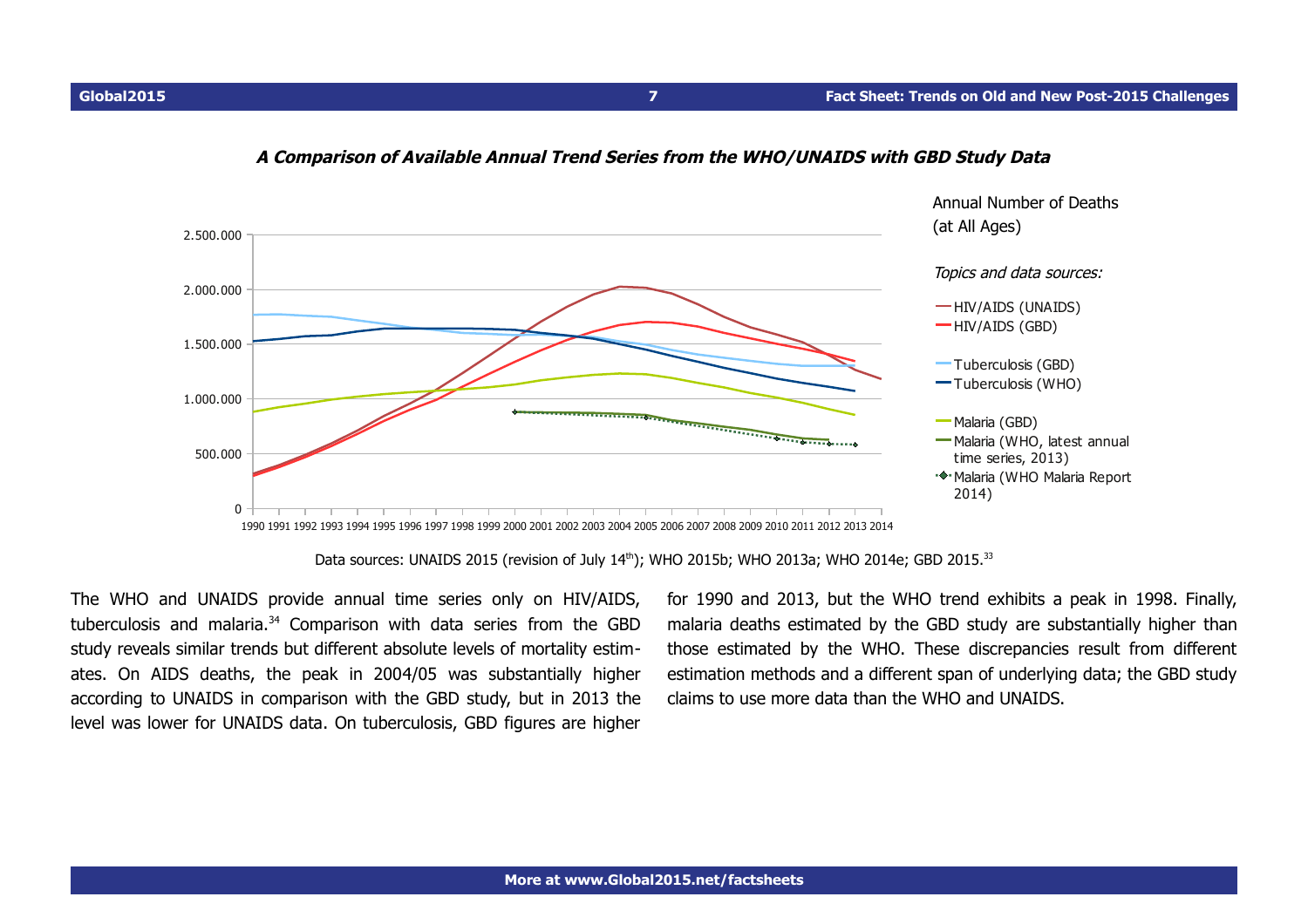## **Notes**

- <span id="page-7-0"></span>1 UN 2012 (resolution), § 12 ("We therefore renew our commitment to sustainable development, assessing the progress to date and the remaining gaps in the implementation of the outcomes of the major summits on sustainable development and addressing new and emerging challenges."), § 85, § 104.
- <span id="page-7-1"></span>2 WHO 2015; IHME 2015.
- <span id="page-7-2"></span>3 UN 2015; OWG 2014.
- <span id="page-7-3"></span>4 GBD 2015 (tabular data, files/categories: Diarrheal diseases, HIV/AIDS, Malaria, Maternal disorders, Neonatal disorders, Tuberculosis; global "mean" estimates [metric "deaths", unit "number"] for age-groups from "early neonatal" to "65 to 69", male and female; sums: review's calculations); on maternal and childhood undernutrition (1990–2010): IHME [GBD] 2014 (online database, search term: "Undernutrition deaths by year by age", age-groups from "0-6 days" to "65-69 years"; sums: review's calculations) – this data only takes into account impacts due to undernutrition during childhood and due to maternal undernutrition.

The diagram focusses on deaths among people aged under 70 years, since the global life expectancy was 70 years in 2012 (WHO 2014, life expectancy at birth, both sexes, global, 2012), and mortality at younger ages is considered a better indicator here for the severity of an issue than total mortality. It makes a difference whether people die at child age, at middle age (which has low mortality rates), or at old age (which has high mortality rates anyway). However, this does not imply that mortality at older ages should not be taken seriously.

This fact sheet focusses on trends based on time series data provided by the GBD study in order to cover a broad range of topics that are based on one consistent methodology, for the ease of comparison between topics. The WHO only provides annual time series for deaths from HIV/AIDS, tuberculosis and malaria (additional time series data on topics is limited to under-five mortality). The available time series show similar trends to the GBD study, but higher levels for HIV/AIDS (up until 2012) and tuberculosis and lower levels for malaria:

- AIDS deaths (all ages) were estimated by UNAIDS to have increased from 317 000 in 1990 to 2.03 million in 2004, and subsequently to have been reduced to 1.27 million in 2013 and 1.18 million in 2014 (UNAIDS 2015, online database, search term: "AIDS-related deaths", item "All countries - AIDS-related deaths, Number", tab "Data", Range: Select all [lower and upper estimates: 260 000–430 000 in 1990, 1.68–2.73 million in 2004, 1.05–1.70 million in 2013 and 983 000 to 1.59 million in 2014]). This data reflects the downwards revision of 14 July 2015. The corresponding figures by the GBD study were 298 000 in 1990, 1.70 million in 2005 (the peak year) and 1.35 million in 2013, respectively (GBD 2015, file/category HIV/AIDS, global "mean" estimates [metric "deaths", unit "number"] for "All Ages", male and female, sums: review's calculations; median estimates [apparently] and 95% uncertainty intervals: 286 000 [227 000–370 000] in 1990 and 1.34 [1.26–1.48] million in 2013 [GBD 2015a, 131 (table 2)]).
- Tuberculosis deaths (all ages) rose, according to the WHO, from 1.53 million in 1990 to 1.64 million in 1998, and subsequently decreased to 1.07 million in 2013 (WHO 2015b [tabular data], category "e\_mort\_exc\_tbhiv\_num" [estimate of numbers of death excluding deaths from TB and HIV co-infection], sums: review's calculations [lower and upper estimates: 1.04–2.09 million in 1990, 1.16–2.13 million in 1998 and 631 000 to 1.58 million in 2013]; this WHO data is more up-to-date than the WHO TB Report 2014 data since it has been revised in 2015). The GBD study estimated a rather consistent decrease from 1.77 million in 1990 to 1.60 million in 1998, and subsequently to 1.31 million in 2013 (GBD 2015, file/category Tuberculosis, global "mean" estimates [metric "deaths", unit "number"] for "All Ages", male and female, sums: review's calculations; median estimates [apparently] and 95% uncertainty intervals: 1.79 [1.67–1.95] million in 1990 and 1.29 [1.17–1.41] million in 2013 [GBD 2015a, 131 (table 2)]).
- The rate of decrease in malaria deaths (all ages) were estimated by the WHO to have slowed from 881 000 in 2000 to 864 000 in 2004, before accelerating to 627 000 in 2012 (WHO 2013a [tabular data], global [low and high estimates 670 000 to 1.11 million in 2000, 656 000 to 1.09 million in 2004 and 473 000-789 000 in 2012]). This data was used in the WHO Malaria Report 2013 (WHO 2013b, 62–63) and represents the latest available annual time series from the WHO. The 2014 WHO Malaria Report provided a non-annual time series starting at 882 000 deaths in 2000 and decreasing to 830 000 in 2005, then to 590 000 in 2012 before reaching 584 000 deaths in 2013 (WHO 2014e, 38 [table 8.3, b, World] [lower and upper bounds 599 000 to 1.10 million in 2000, 547 000 to 1.03 million in 2005, 376 000–742 000 in 2012 and 367 000–755 000 in 2013]).

According to the GBD study, malarial deaths escalated from 1.13 million deaths in 2000 to a peak of 1.23 million in 2004, and subsequently fell to 907 000 in 2012 and 854 000 in 2013 (GBD 2015, file/category Malaria, global "mean" estimates [metric "deaths", unit "number"] for "All Ages", male and female; sums: review's calculations).

See also the diagram on the comparison of trend estimates in the annex on p. [7.](#page-6-0) The discrepancies between the GBD study and the WHO/UNAIDS result from different estimation methods and a different span of underlying data; the GBD study claims to use more data than the WHO and UNAIDS.

The WHO also provides annual time series only on under-5 deaths from diarrhoeal diseases, lower respiratory infections and measles. The UN Inter-agency Group for Child Mortality Estimation (UN IGME) provides an annual time series on neonatal deaths, which cannot be compared to deaths from neonatal disorders estimated by the GBD study. Neonatal deaths are all deaths up until 28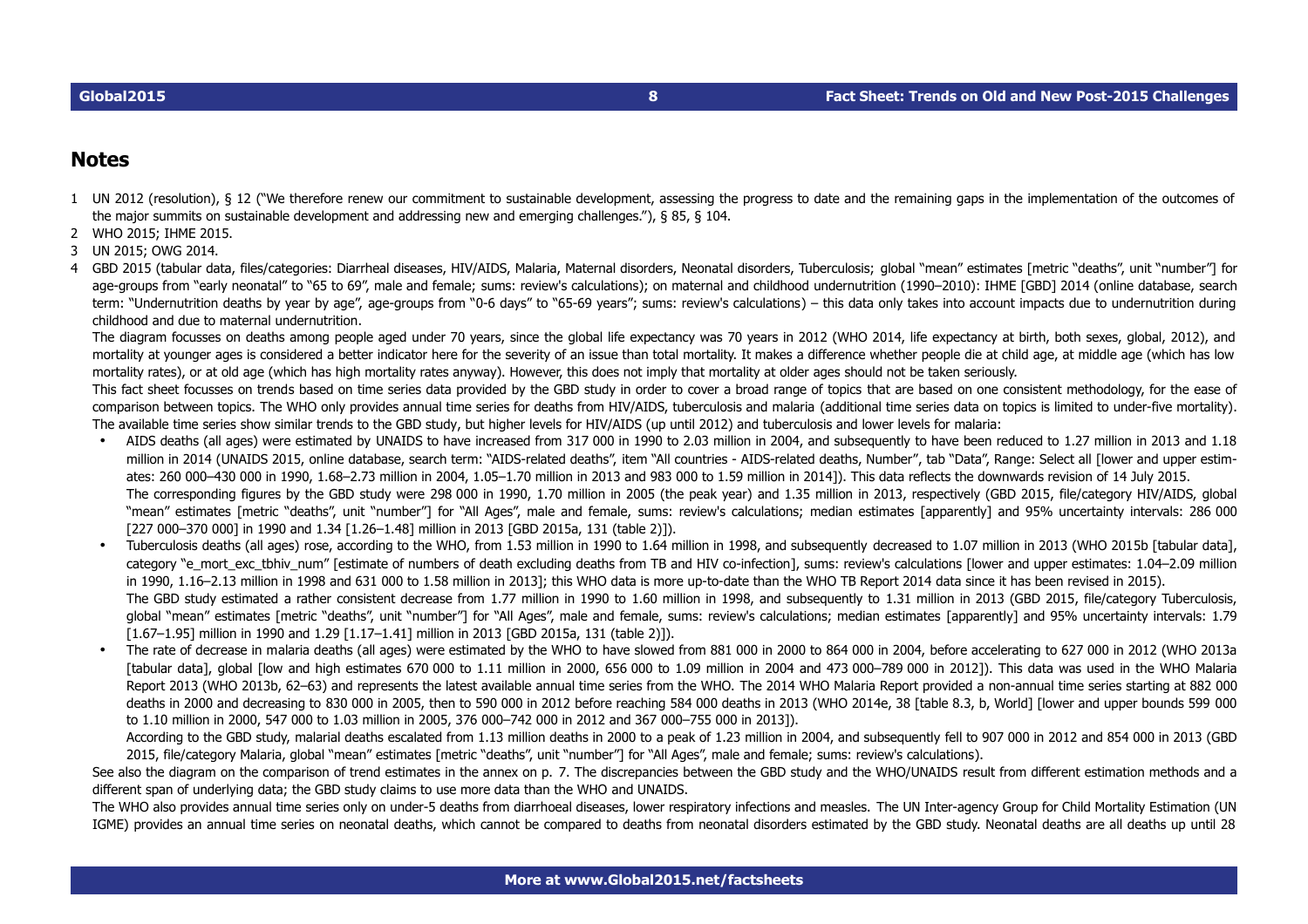<span id="page-8-0"></span>days after birth, while deaths from neonatal disorders exclude deaths from infectious diseases but include deaths beyond 28 days of age related to neonatal conditions.

- 5 UN 2008; UN 2015, 9, 10, 11.
- <span id="page-8-1"></span>6 GBD 2015a, 140 (table 3: from 4.51 million deaths among neonates age <1 month in 1990 to 2.61 million in 2013 and from 7.61 million deaths among children age 1–59 months in 1990 to 3.67 million in 2013; sums: review's calculations); UNICEF 2014, 98 (Number of under-five deaths, World: from 12.7 million in 1990 to 6.29 million in 2013).
- <span id="page-8-2"></span>7 Income poverty below \$2 per day has strong associations with inadequate water and/or sanitation (36–51%), indoor air pollution (33–50%) and underweight children (23–37%) (Blakely et al. [WHO] 2004, 1942, 2068–2069; WHO 2002, 51).
- <span id="page-8-3"></span>8 MDG 1.A to halve extreme poverty had been reached in 2010, according to a very complex estimation model (WB 2012, 2; WB 2013, "Headcount (%)" 1990 and 2010; UN 2013, 4, 7). The targets in MDG 6.A to reverse the incidence trends in HIV/AIDS, tuberculosis and malaria had been reached by 2005 at the latest (UNAIDS 2010, 7; UN 2010, 40; WHO 2013, ix, 6; WHO 2014d, 16; WHO 2013b, 62 [25% decrease in the incidence rate], 63 [42% decrease in the mortality rate]; see also the data in note [4](#page-7-3) above). Target MDG 7.C to halve the proportion of people without access to safe drinking water was reached according to the indicator access to improved water sources, although these often do not provide safe water; the related target on basic sanitation has not been met (WHO et al. 2012, 4; UN 2012a, 52; WHO et al. 2013, 9; UN 2013, 47; WHO 2013c, 19).

MDG 1.C to reduce the proportion of undernourished people by 50% (compared to 1990) only achieved a reduction of 44.5% (FAO 2015, 9; based on a very complex estimation model). Furthermore. MDG 4.A to reduce child mortality by two thirds (including neonatal mortality) and MDG 5.A to reduce maternal mortality by three quarters have not yet been met, nor are they expected to be (UNICEF 2014, 5; WHO 2013c, 14; WHO et al. 2014, 2).

- <span id="page-8-4"></span>9 SDG Targets 1.1, 2.1, 3.1, 3.2, 3.3, 3.9, 6.1 and 6.2 (UN 2015, 9, 10, 11).
- <span id="page-8-5"></span>10 In the Final Draft, SDG Target 3.2 states: "By 2030, end preventable deaths of newborns and children under 5 years of age, with all countries aiming to reduce neonatal mortality to at least as low as 12 per 1000 live births and under-5 mortality to at least as low as 25 per 1000 live births" (UN 2015, 10). This quantification is based on objectives suggested by UNICEF and the WHO (see sources and details in Global2015d, 2).
- <span id="page-8-6"></span>11 The World Health Assembly agreed on the 2015 target to reduce measles mortality by 95% compared to 2000 levels, and to reduce annual measles incidence to less than five cases per million (WHO 2010, 6 [targets]; WHO 2010a [endorsement]).
- <span id="page-8-7"></span>12 Between 1990 and 2013, under-70 deaths caused by viral hepatitis (acute or chronic) increased from 698 800 to 1.0128 million (+44.9%), and under-70 deaths caused by road accidents from 977 600 to 1.223 million (+25.1%) (GBD 2015, files/categories Road injuries and for viral hepatitis: Hepatitis A, Hepatitis B, Hepatitis C, Hepatitis E, Cirrhosis due to hepatitis B, Cirrhosis due to hepatitis B, Cirrhosis hepatitis C, Liver cancer due to hepatitis B and Liver cancer due to hepatitis C; global "mean" estimates [metric "deaths", unit "number"] for age-groups from "early neonatal" to "65 to 69", male and female; sums and percentages: review's calculations).
- <span id="page-8-8"></span>13 On the 1990–2013 annual time series: GBD 2015, files/categories: Viral hepatitis includes the GBD categories for acute and chronic hepatitis: Hepatitis A, Hepatitis B, Hepatitis C, Hepatitis E, Cirrhosis due to hepatitis B, Cirrhosis due to hepatitis C, Liver cancer due to hepatitis B and Liver cancer due to hepatitis C (sums: review's calculations). The data excludes cirrhosis and liver cancer attributable to other causes, such as alcohol use. Further categories: Lower respiratory infections, Measles, Road injuries. All values are global "mean" estimates [metric "deaths", unit "number"] for age-groups from "early neonatal" to "65 to 69", male and female; sums: review's calculations

On the 1990–2010 time series: IHME [GBD] 2014, search terms: Deaths by year by age "Ambient particulate matter pollution" (the quotation marks are necessary); Deaths by year by age Household air pollution; Deaths by year by age Occupational risks; Deaths by year by age Lead; age-groups from "0-6 days" to "65-69 years"; sums: review's calculations.

On deaths attributable to occupational diseases and accidents, there are substantially higher estimates by the ILO and TUT et al. (2.33 million deaths in 2010/11; ILO 2014, 33–34; sum: review's calculation; based on TUT et al. 2014, 13).

GBD 2015 and IHME [GBD] 2014 also provide mortality data at country level.

<span id="page-8-9"></span>On the 70 years threshold, see note [4](#page-7-3) above. Total number of deaths below 70 years of age: review's calculations from GBD age-group data.

- 14 UN 2015, 10, 13.
- <span id="page-8-10"></span>15 Between 1990 and 2010, under-70 deaths attributable to occupational risks (diseases and accidents) increased from 679 800 to 701 300 (+3.2%), and under-70 deaths attributable to lead exposure from 127 500 to 292 300 (+129%) (IHME [GBD] 2014, search terms: Deaths by year by age Occupational risks; Deaths by year by age Lead; sums and percentages: review's calculations).
- <span id="page-8-11"></span>16 See diagram in the annex on p. [6](#page-5-0) for the increasing trend in viral hepatitis (acute or chronic) and the decreasing trends in tuberculosis, HIV/AIDS and pneumonia (which forms the main part of lower respiratory infections). If current trends continue, under-70 deaths from viral hepatitis will exceed those from HIV/AIDS in a few years, and those from lower respiratory infections before 2030 (which implies even earlier for pneumonia). On tuberculosis, deaths below the age of 70 caused by viral hepatitis increased to 1.01 million in 2013, while those caused by tuberculosis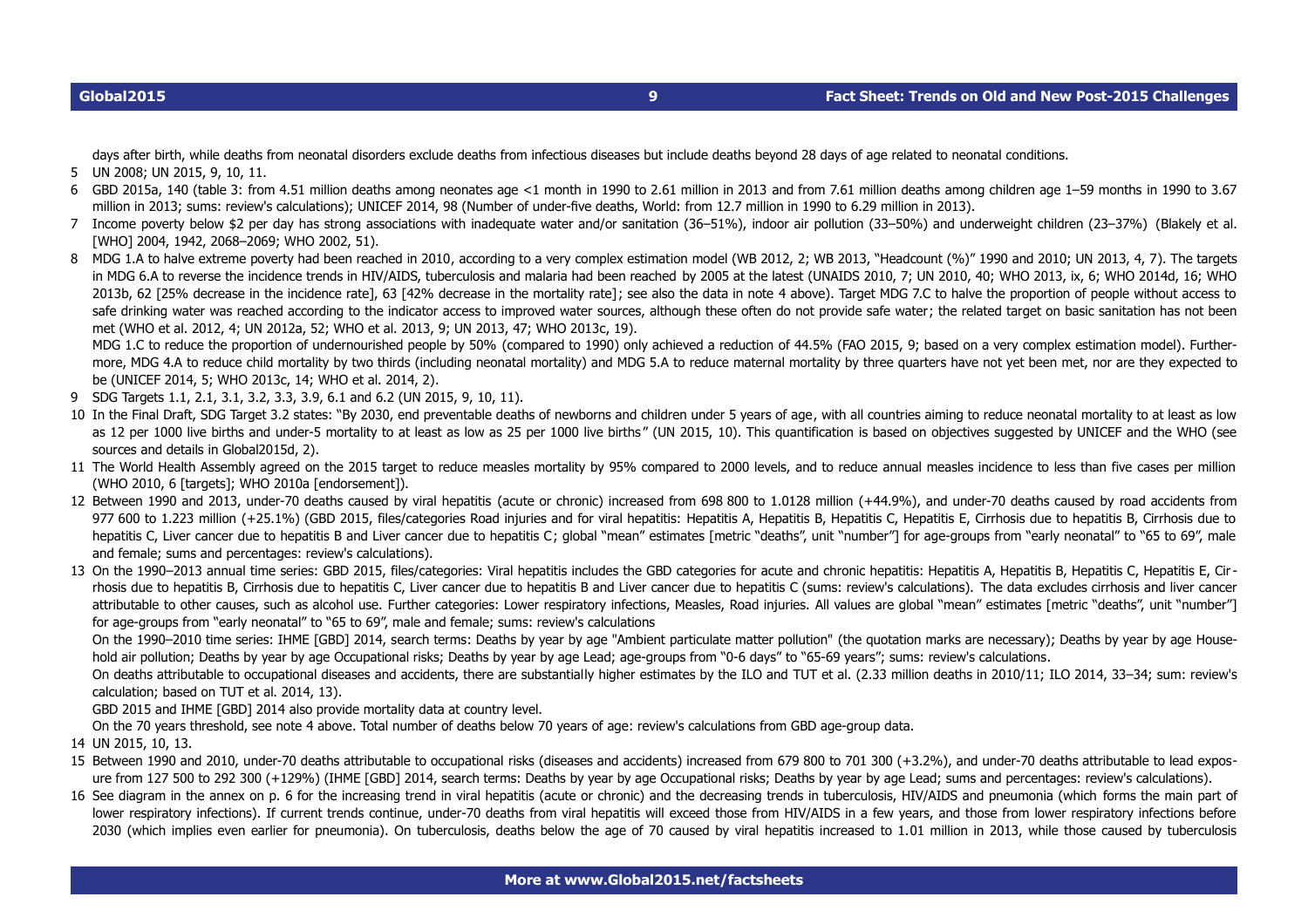decreased to 992 000 (GBD 2015, category Tuberculosis and for viral hepatitis: Hepatitis A, Hepatitis B, Hepatitis E, Hepatitis E, Cirrhosis due to hepatitis B, Cirrhosis due to hepatitis E, Cirrhosis due to hepatitis C, L cer due to hepatitis B and Liver cancer due to hepatitis C; global "mean" estimates [metric "deaths", unit "number"] for age-groups from "early neonatal" to "65 to 69", male and female; sums: review's calculations). For further details on pneumonia and hepatitis data, see Global2015 2015b, 2, 4.

- <span id="page-9-0"></span>17 We proposed the following changes in the targets:
	- On viral hepatitis, change in the draft SDG Target 3.3 "combat hepatitis" to "halt the increase in new infections and slow down the increase of deaths from hepatitis" (Global2015 2015 b, 4) or, more simply, to "substantially improve trends in the number of deaths from hepatitis" (Global2015 2015d, 3).
	- On occupational diseases and accidents, addition to draft SDG Target 8.8 (which aims to "promote safe and secure working environments for all workers"):
		- "... and, by 2030, improve on current trends in the number of deaths from occupational diseases and accidents by one quarter of the 2015 level"
		- or, if an absolute reduction is preferred: "… and reduce by 2030 the number of deaths from occupational diseases and accidents by one quarter" (the level of trend improvement or absolute reduction was derived from the average mortality trend improvement achieved by the MDG Targets, referring to a 15-year time frame; since current trends in occupational risks are only slightly increasing, the quantitative difference between a relative trend improvement and an absolute reduction is minor; Global2015 2015a, 2)
		- or, if a minor change without quantification is preferred: "… and, by 2030, substantially improve the trends in the number of deaths from occupational diseases and accidents" (Global2015 2015d, 5).
	- On lead exposure, the related SDG Target 3.9 is already quantifiable for this growing problem. However, no indicator has been proposed by the UN Statistical Commission to assess progress on the target to "substantially reduce the number of deaths and illnesses from hazardous chemicals" (as stated in draft SDG Target 3.9 [UN 201 5, 10]; on the indicator proposal for Target 3.9, see note [22](#page-9-5) below, or UNSC 2015, 17). Global2015 suggested an indicator "Number of deaths from lead exposure", utilizing the available data from the GBD study (in collaboration with the WHO) (Global2015 2015c, 6).
- <span id="page-9-1"></span>18 In addition to pneumonia, lower respiratory infections include influenza and acute bronchitis (WHO 2015a, "Influenza and pneumonia (J09-J18)" and "Other acute lower respiratory infections (J20- J22)" [chronic lower respiratory infections, such as emphysema and chronic bronchitis, are considered in the category chronic obstructive pulmonary disease (COPD)]; WHO 2008, 14, 111 ["mainly pneumonia"]; GBD 2015a, 127). For details, see Global2015 2015, note 52 (p. 19).
- <span id="page-9-2"></span>19 See second diagram, related GBD data and Global2015 2015b, 1 (also taking into account the latest data from the WHO).
- <span id="page-9-3"></span>20 SDG Target 3.3 should include: "By 2030, ... improve on the current trends in the number of premature deaths from pneumonia by one quarter ..." Alternatively, if the target is not to accommodate different country trends, it could refer to an absolute reduction: "... halve the number of premature deaths from pneumonia". The quantitative levels are derived from the average mortality trend improvement that was achieved by the MDG Targets, referring to a 15-year time frame. Since pneumonia deaths are already falling, the proposed absolute reduction is higher than the proposed relative trend improvement, but both would lead to the same outcome by 2030 (Global2015 2015b, 2 [including diagrams on the target trends by 2030]).
- <span id="page-9-4"></span>21 UN 2015 (Final Draft), 10.
- <span id="page-9-5"></span>22 SDG Indicator 3.9.1: "Population in urban areas exposed to outdoor air pollution levels above WHO guideline values" (UNSC 2015, 17).
- <span id="page-9-6"></span>23 WHO 2014a, 1, and WHO 2014b (4.3 million deaths in 2012 attributable to air pollution in households cooking over coal, wood and biomass stoves; the joint effects of indoor and outdoor air pollu tion are estimated at 7 million deaths in 2012 [WHO 2014c, 1 (p. 7 in the PDF file)]).
- <span id="page-9-7"></span>24 IHME [GBD] 2014, search terms: Deaths by year by age "Ambient particulate matter pollution" (the quotation marks are necessary); Deaths by year by age Household air pollution; Deaths by year by age Lead; GBD 2015, file/category Diarrheal diseases.
- <span id="page-9-8"></span>25 We proposed to add the following indicators regarding SDG Target 3.9 (utilizing GBD data available for global and national levels):
	- Number of deaths from lead exposure
	- Number of deaths from outdoor (ambient) air pollution
	- Number of deaths from indoor (household) air pollution
	- Number of deaths from water contamination (alternatively: deaths from diarrhoeal diseases) (Global2015 2015c, 6).
- <span id="page-9-9"></span>26 Global2015 2015c, 3.
- <span id="page-9-10"></span>27 In 2005, the World Summit of the UN General Assembly added 3 targets to the MDGs: MDG Target 5.B for universal access to reproductive health, MDG 7.B to reduce the rate of biodiversity loss and MDG 7.C to halve the proportion of people without access to basic sanitation (UN 2006, § 24).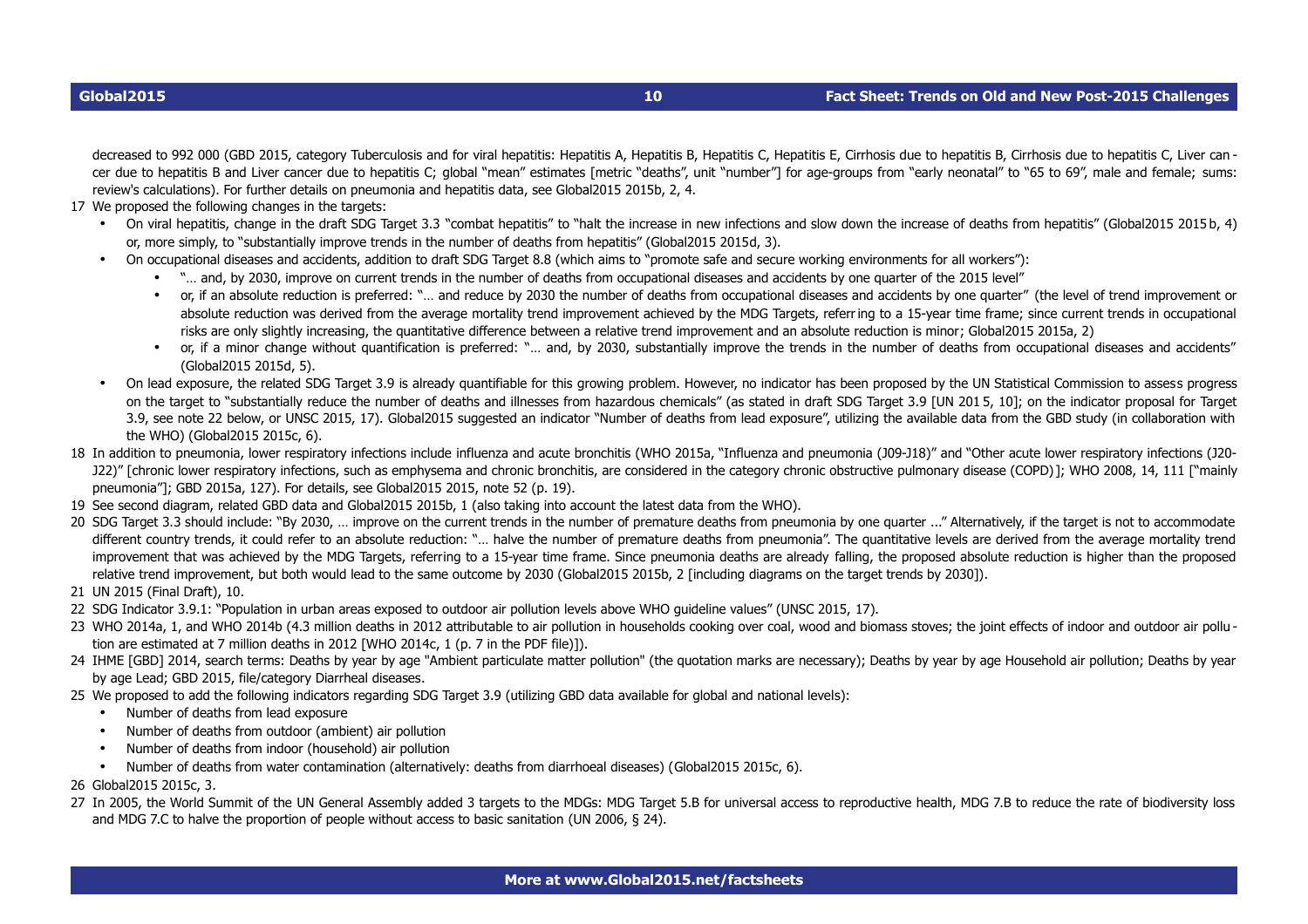<span id="page-10-0"></span>28 Pneumonia forms the biggest part of lower respiratory infections; the figure refers to lower respiratory infections, since the GBD study provides no complete estimate on pneumonia deaths.

- <span id="page-10-1"></span>29 GBD 2015; IHME [GBD] 2014; sums of deaths below 70 years of age: review's calculations from GBD age-group data (for referencing and data details as well as some figures from the ILO, UNAIDS and the WHO, see notes [4](#page-7-3) and [13](#page-8-8) above).
- <span id="page-10-2"></span>30 UN 2008; UN 2015 (Final SDGs Draft), 9–13.
- <span id="page-10-3"></span>31 See notes [4](#page-7-3) and [13](#page-8-8) above.
- <span id="page-10-4"></span>3[2](#page-1-0) Five new topics have no clearly quantifiable target (or, in the case of pneumonia, no target at all). One MDG topic and three new entities have no SDG indicator. See diagrams on p. 2 and [3](#page-2-0) (and the text on the indicator for target 3.9 on p. [4\)](#page-3-0).
- <span id="page-10-5"></span>33 UNAIDS 2015, online database, search term: "AIDS-related deaths", item "All countries - AIDS-related deaths, Number", tab "Data" (revised data of 14 July 2015); WHO 2015b (tabular data), category "e mort exc tbhiv num", sums: review's calculations; WHO 2013a (tabular data), global (latest annual time series); WHO 2014e, 38 (table 8.3, b, World); GBD 2015 (tabular data), files/categories HIV/AIDS, Tuberculosis, Malaria; global "mean" estimates [metric "deaths", unit "number"] for "All Ages", male and female; sums; review's calculations. See also note [4](#page-7-3) above, which compares figures from these mortality trend estimates for HIV/AIDS, tuberculosis and malaria.
- <span id="page-10-6"></span>34 The WHO also provides annual time series only on under-5 deaths from diarrhoeal diseases, lower respiratory infections and measles. The UN Inter-agency Group for Child Mortality Estimation (UN IGME) provides an annual time series on neonatal deaths, which cannot be compared to deaths from neonatal disorders estimated by the GBD study. Neonatal deaths are all deaths up until 28 days after birth, while deaths from neonatal disorders exclude deaths from infectious diseases but include deaths beyond 28 days of age related to neonatal conditions.

## **Annotation**

All numbers are shown to three significant digits, if available (no matter if and where the decimal point may appear). This keeps the rounding error below ±0.5%. Nevertheless, all calculations are based on unrounded numbers.

## **Publication and Contact Details**

Global2015, Berlin, July 2015. © Copyright Global2015 e.V. Terms and conditions: [www.Global2015.net/terms.html#copyright.](http://www.Global2015.net/terms.html#copyright) Download: http://www.qlobal2015.net/file/qlobal2015sdq\_trends.pdf Acknowledgements for research, statistics and editing: Marie-Eve Bedard MA, Camilla Casarotto BA(Hons), Eva Hauber M.Sc., Meenal Joshi M.Sc., Dipl.-Pol. Lars Vogelsang (concept and coordination), Michael Bradford Wiley BA and those who contributed to previous Global2015 research. OR

Postal address: Global2015 e.V., Trautenaustrasse 5, 10717 Berlin, Germany Phone: +49 (0)30 96 534 777 Web: [www.Global2015.net](http://www.Global2015.net/)



## **Global2015**

Global2015 is a research and advocacy organization. It is an independent, non-partisan and non-profit association, registered with tax-exempt status in Germany. The mission of Global2015 is to provide a comprehensive and unbiased analysis and review of the most important global challenges for human needs and life, and to encourage further action in tackling these challenges. Members of the board of directors: Linda Aguilar LL.M., Marie-Eve Bedard MA, Angela Richards PhD, Dipl.-Pol. Lars Vogelsang. Supervisory committee: David MacBryde BA, Dr. Matthias Manrique.

## **Donations**

If you think this publication is useful and you would like to support the work of Global2015, donations would be much appreciated as we rely on this to keep up our research. Any donations can be sent to our bank account or to our PayPal account:

| Global2015 e.V.                   |  |
|-----------------------------------|--|
| IBAN: DE26 4306 0967 100 2015 200 |  |
| BIC: GENODEM1GLS                  |  |

Paypal: paypal@global2015.net

For details please see: [www.Global2015.net/donate.](http://www.Global2015.net/donate)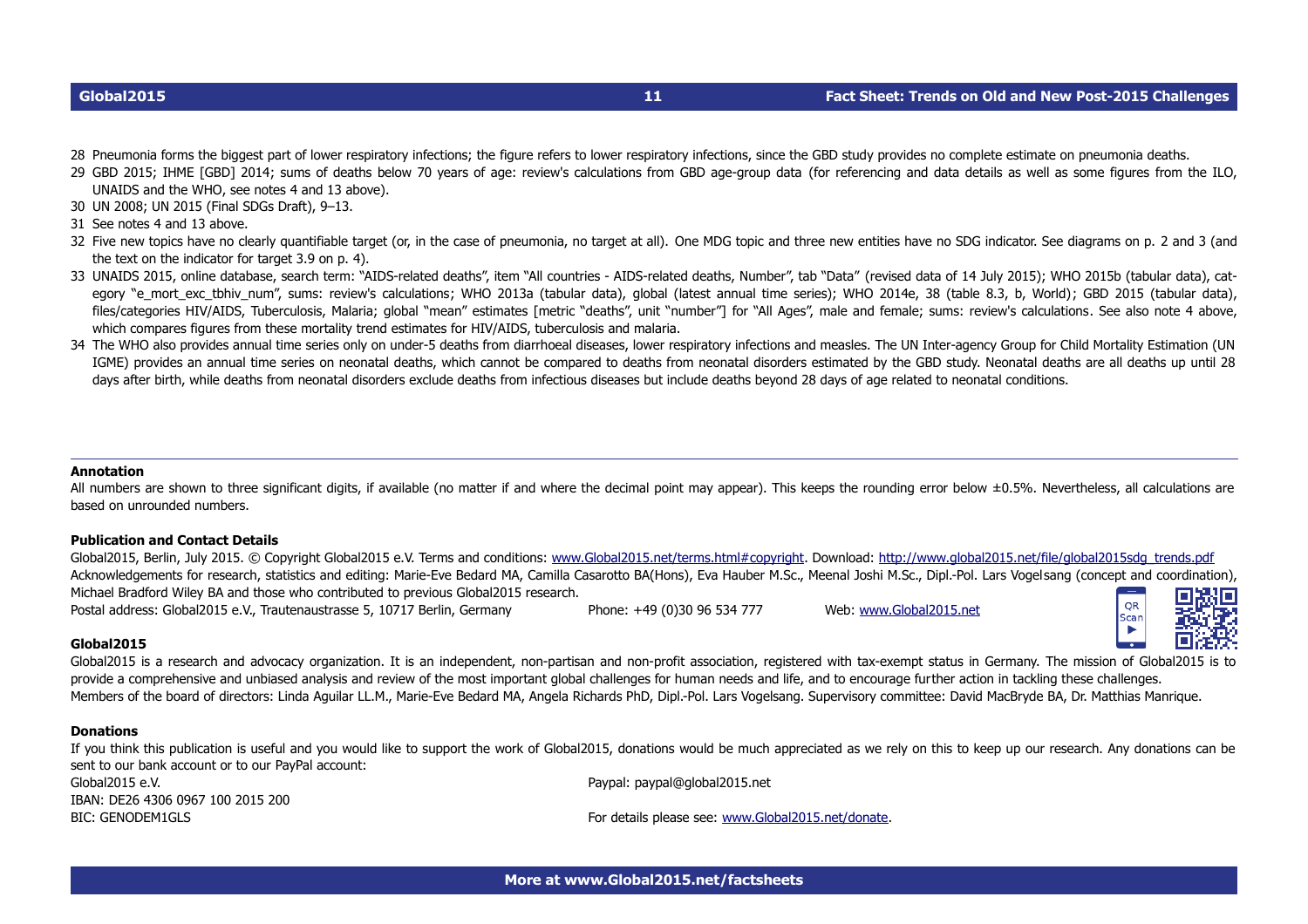## **Sources**

- Blakely et al. [WHO] 2004 Tony Blakely, Simon Hales, Alistair Woodward et al.: Distribution of risk factors by poverty. In: World Health Organization: Comparative Quantification of Health Risks. [Chap. 24, pp. 1941–2128] [\(http://www.who.int/publications/cra/chapters/volume2/1941-2128.pdf\)](http://www.who.int/publications/cra/chapters/volume2/1941-2128.pdf).
- FAO et al. 2015 Food and Agriculture Organization of the United Nations (FAO), International Fund for Agricultural Development (IFAD) and World Food Programme (WFP): The State of Food Insec urity; Meeting the 2015 international hunger targets: taking stock of uneven progress. (ISBN 978-92-5-108785-5) Rome, FAO. [\(http://www.fao.org/3/a-i4646e.pdf\)](http://www.fao.org/3/a-i4646e.pdf).
- GBD 2015 Global Burden of Disease Study 2013 [contributors]: Global Burden of Disease Study 2013 (GBD 2013) Age-Sex Specific All-Cause and Cause-Specific Mortality 1990-2013. Seattle, United States: Institute for Health Metrics and Evaluation (IHME). [Last modified on Apr 17, 2015]

[\(https://cloud.ihme.washington.edu/index.php/s/b89390325f728bbd99de0356d3be6900?path=/IHME%20GBD%202013%20Deaths%20by%20Cause%201990-2013\)](https://cloud.ihme.washington.edu/index.php/s/b89390325f728bbd99de0356d3be6900?path=/IHME%20GBD%202013%20Deaths%20by%20Cause%201990-2013).

GBD 2015a – Global Burden of Disease Study 2013; Mortality and Causes of Death:

• GBD 2013 Mortality and Causes of Death Collaborators [Mohsen Naghavi, Haidong Wang, Christopher J. L. Murray et al.]: Global, regional, and national age–sex specific all-cause and causespecific mortality for 240 causes of death, 1990–2013; a systematic analysis for the Global Burden of Disease Study 2013. In: The Lancet, vol. 385, no. 9963, p. 117–171, 10 January 2015 [early online publication: 18 December 2014]. [\(http://www.thelancet.com/pdfs/journals/lancet/PIIS0140-6736\(14\)61682-2.pdf\)](http://www.thelancet.com/pdfs/journals/lancet/PIIS0140-6736(14)61682-2.pdf).

Global2015 2015 – Global2015: Data-derived Recommendations for Post-2015 Targets. Berlin, 28 February 2015. [\(www.global2015.net/file/global2015sdg.pdf\)](http://www.global2015.net/file/global2015sdg.pdf).

Global2015 2015a – Global2015: Fact Sheet: UN OWG Target 8.8 on Safe and Secure Working Environments. Berlin, March 2015. [\(www.global2015.net/file/global2015sdg8-8.pdf\)](http://www.global2015.net/file/global2015sdg8-8.pdf).

Global2015 2015b – Global2015: Fact Sheet: UN OWG Target 3.3 on Infectious Diseases. Berlin, 27 March 2015. [\(www.global2015.net/file/global2015sdg3-3.pdf\)](http://www.global2015.net/file/global2015sdg3-3.pdf).

Global2015 2015c - Global2015: Fact Sheet: Indicators for Selected Post-2015 Targets. Berlin, 27 April 2015. [\(www.global2015.net/file/global2015sdg\\_indicators.pdf\)](http://www.global2015.net/file/global2015sdg_indicators.pdf).

Global2015 2015d - Global2015: Fact Sheet: Tweaking of Selected UN OWG Targets. Berlin, May 2015. [\(www.global2015.net/file/global2015sdg\\_tweaking.pdf\)](http://www.global2015.net/file/global2015sdg_tweaking.pdf).

IHME [GBD] 2014 – Institute for Health Metrics and Evaluation, University of Washington: Search GBD Data. [\(http://www.healthdata.org/search-gbd-data\)](http://www.healthdata.org/search-gbd-data).

- IHME 2015 Institute for Health Metrics and Evaluation, University of Washington: Institute for Health Metrics and Evaluation and World Health Organization sign new agreement. Seattle, 6 May 2015. [\(http://www.healthdata.org/announcement/institute-health-metrics-and-evaluation-and-world-health-organization-sign-new\)](http://www.healthdata.org/announcement/institute-health-metrics-and-evaluation-and-world-health-organization-sign-new).
- ILO 2014 International Labour Organization: XX World Congress on Safety and Health at Work: A Vision for Sustainable Prevention: Frankfurt, Germany, 24–27 August 2014. [\(http://www.ilo.org/wcmsp5/groups/public/---ed\\_protect/---protrav/---safework/documents/publication/wcms\\_301214.pdf\)](http://www.ilo.org/wcmsp5/groups/public/---ed_protect/---protrav/---safework/documents/publication/wcms_301214.pdf).
- TUT et al. 2014 Tampere University of Technology et al. 2014: Global Estimates of occupational Accidents and Work-related Illness 2014. (http://www.researchgate.net/profile/Jukka Takala/publication/265214122 Global Estimates of Occupational Accidents and Work-related Illnesses 2014 made for the ILO Report at XX World Congress Frankfurt/links/540586480cf23d
- UN 2006 United Nations: Report of the Secretary-General on the work of the Organization. General Assembly, Official Records, Sixty-first Session, Supplement No. 1 (A/61/1). [\(http://www.un.org/millenniumgoals/sgreport2006.pdf?OpenElement\)](http://www.un.org/millenniumgoals/sgreport2006.pdf?OpenElement).
- UN 2008 United Nations: Official list of MDG indicators. [Effective 15 January 2008] [\(http://unstats.un.org/unsd/mdg/Resources/Attach/Indicators/OfficialList2008.pdf\)](http://unstats.un.org/unsd/mdg/Resources/Attach/Indicators/OfficialList2008.pdf).
- UN 2010 United Nations: The Millennium Development Goals Report 2010. [Published by the United Nations Department of Economic and Social Affairs DESA.] (ISBN 978-92-1-101218-7) New York. [\(http://www.un.org/millenniumgoals/pdf/MDG%20Report%202010%20En%20r15%20-low%20res%2020100615%20-.pdf\)](http://www.un.org/millenniumgoals/pdf/MDG%20Report%202010%20En%20r15%20-low%20res%2020100615%20-.pdf).
- UN 2012 United Nations, General Assembly [resolution]: The future we want; Resolution adopted by the General Assembly on 27 July 2012. (A/RES/66/288) [\(http://www.un.org/en/ga/search/view\\_doc.asp?symbol=A/RES/66/288&Lang=E\)](http://www.un.org/en/ga/search/view_doc.asp?symbol=A/RES/66/288&Lang=E).
- UN 2012a United Nations: The Millennium Development Goals Report 2012. [\(http://mdgs.un.org/unsd/mdg/Resources/Static/Products/Progress2012/English2012.pdf\)](http://mdgs.un.org/unsd/mdg/Resources/Static/Products/Progress2012/English2012.pdf).
- UN 2013 United Nations: The Millennium Development Goals Report 2013. [\(http://mdgs.un.org/unsd/mdg/Resources/Static/Products/Progress2013/English2013.pdf\)](http://mdgs.un.org/unsd/mdg/Resources/Static/Products/Progress2013/English2013.pdf).
- UN 2015 United Nations: Transforming our World: the 2030 Agenda for Global Action; Final draft of the outcome document for the UN Summit to adopt the Post-2015 Development Agenda. [Attachment to a letter by the UN Co-facilitators of the UN post-2015 negotiations]

[\(https://sustainabledevelopment.un.org/content/documents/7603Final%20draft%20outcome%20document%20UN%20Sept%20Summit%20w%20letter\\_08072015.pdf\)](https://sustainabledevelopment.un.org/content/documents/7603Final%20draft%20outcome%20document%20UN%20Sept%20Summit%20w%20letter_08072015.pdf).

UNAIDS 2010 – Joint United Nations Programme on HIV/AIDS: Global report; UNAIDS report on the global AIDS epidemic 2010. (ISBN 978-92-9173-871-7) Geneva. [\(http://www.unaids.org/globalreport/documents/20101123\\_GlobalReport\\_full\\_en.pdf\)](http://www.unaids.org/globalreport/documents/20101123_GlobalReport_full_en.pdf).

**More at www.Global2015.net/factsheets**